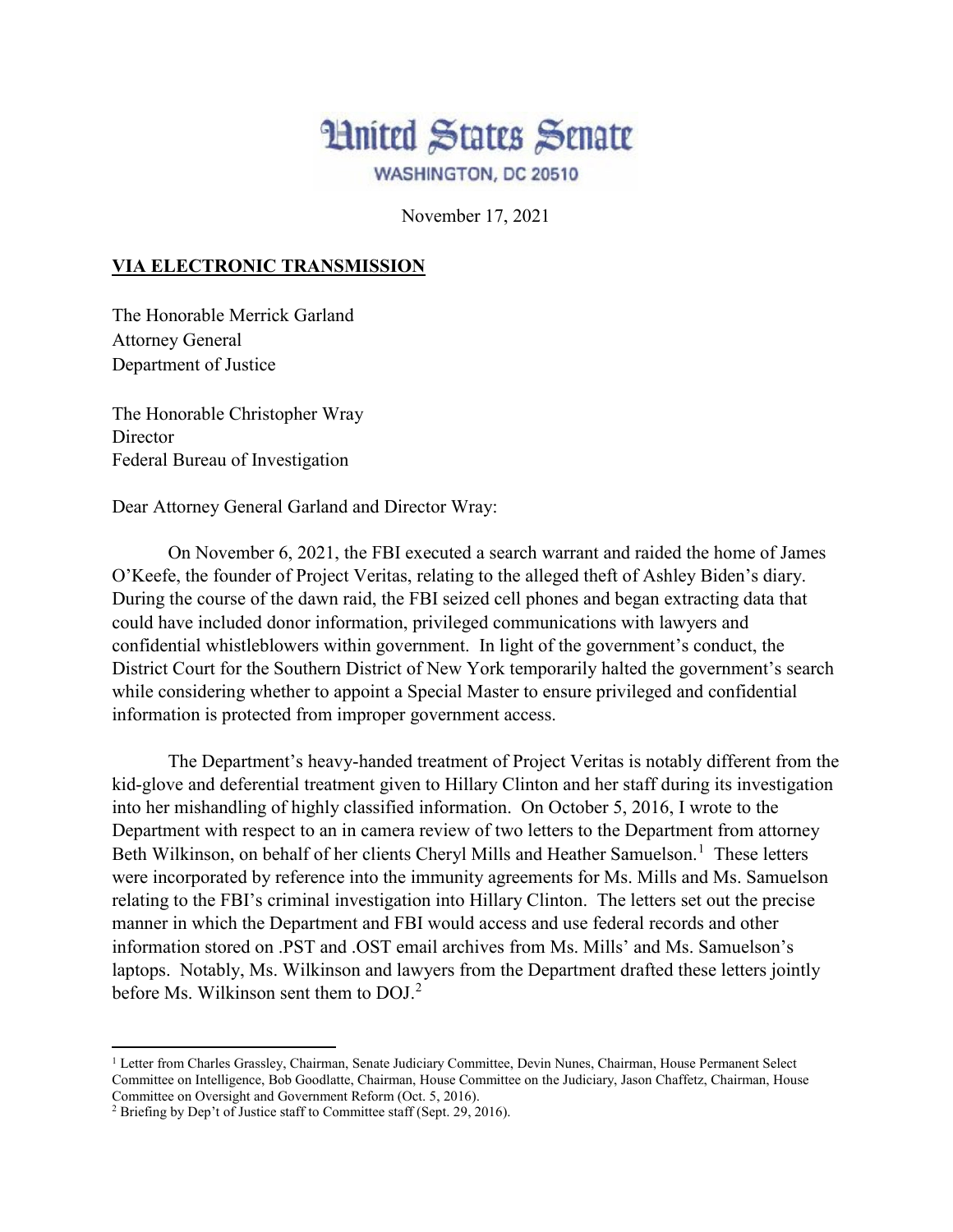Specifically, the letters only permitted the FBI to review email archives within a limited date range, June 1, 2014, and before February 1, 2015, and so long as those emails were sent or received from Secretary Clinton's four email addresses during her tenure as Secretary of State.

The letters also provided that the FBI would destroy any records which it retrieved that were not turned over to the investigatory team. Further, the letters memorialized the FBI's agreement to destroy the laptops that contained the information to be searched. This arrangement is simply astonishing given the likelihood that evidence on the laptops were of interest to congressional investigators.

Based on reports, the Department has clearly treated these two fact patterns much differently. On the one hand with respect to Project Veritas – an organization that the Department has said is subject to the federal government's investigative power in limited circumstances and under careful scrutiny – the Department and FBI have engaged the heavy hand of the federal government against it. This is in contrast to the Clinton investigation, where the Department and FBI proceeded with the softest touch possible even though the individuals under scrutiny weren't journalists and the matter involved mishandling of highly classified national security information. Moreover, during the Clinton investigation, the government's search of records was subject to extensive communications between private counsel and government counsel to determine – in advance of any review – the scope of the information to be searched, which stands in stark contrast to the government's reported treatment against Project Veritas.

In addition, on November 4, 2021, and November 12, 2021, the New York Times published information relating to the FBI's searches of Project Veritas, including obviously privileged legal documents, calling into question whether the FBI or the Department leaked information obtained via warrant to the press. $3$ 

The reported fact pattern appears to implicate the Department and the FBI, yet again, in serious wrongdoing. It is critical that Department or FBI employees who participated in any misconduct in this case are not able to escape accountability, further underscoring the need for testimonial subpoena authority in light of the general practice of employees resigning before they can be interviewed.

Given the brazen and inconsistent standards employed by the Department against Project Veritas and in order to better understand the Department's and FBI's decision-making process in this matter, please answer the following no later than December 1, 2021:

 $\overline{a}$ 

<span id="page-1-0"></span><sup>&</sup>lt;sup>3</sup> Michael S. Schmidt et al, *People Tied to Project Veritas Scrutinized in Theft of Diary From Biden's Daughter*, The New York Times (Nov. 5, 2021); Michael S. Schmidt and Adam Goldman, *Project Veritas Tells Judge It Was Assured Biden Diary Was Legally Obtained,* The New York Times (Nov. 12, 2021)